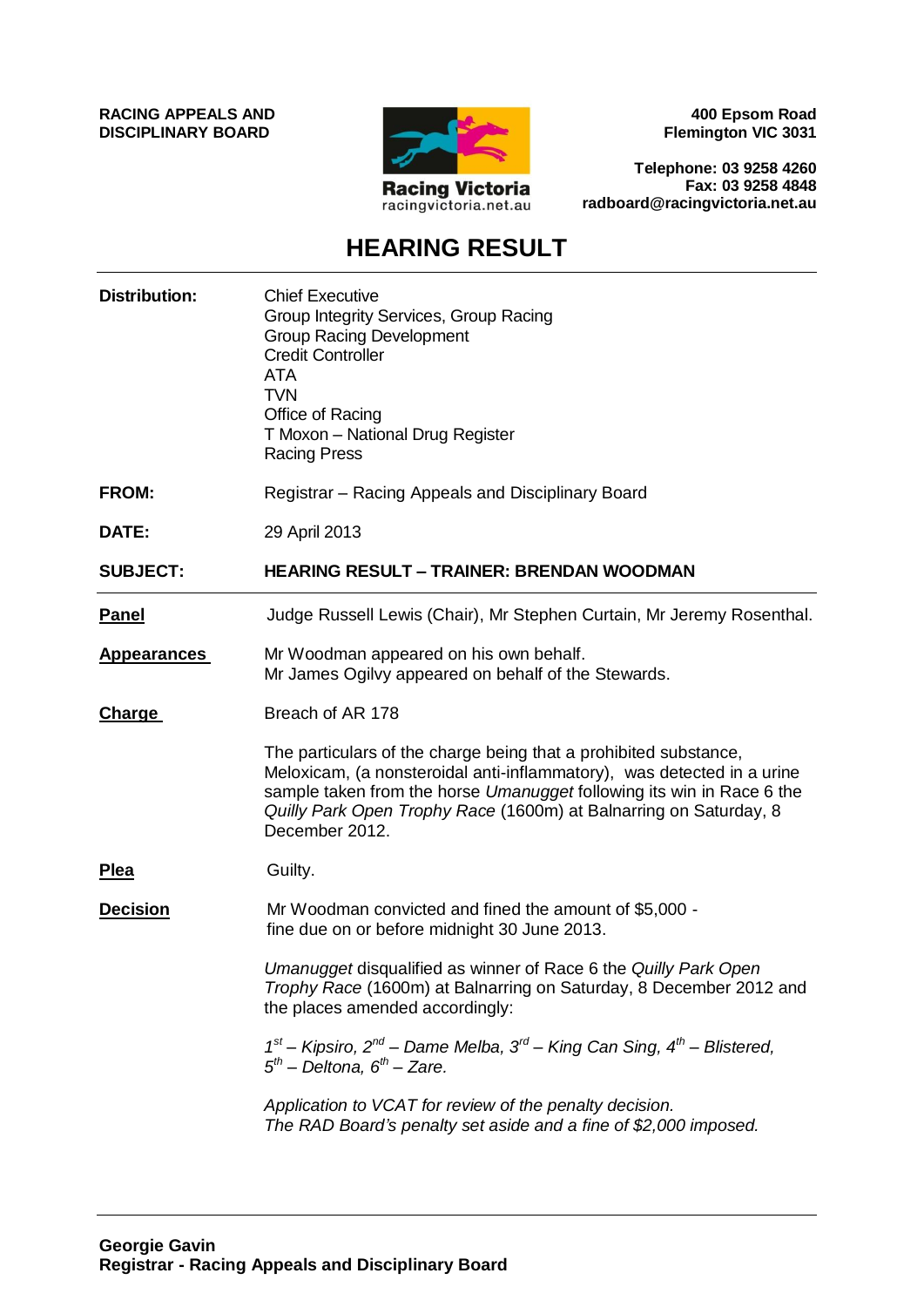# **TRANSCRIPT OF PROCEEDINGS**

#### **RACING APPEALS AND DISCIPLINARY BOARD**

\_\_\_\_\_\_\_\_\_\_\_\_\_\_\_\_\_\_\_\_\_\_\_\_\_\_\_\_\_\_\_\_\_\_\_\_\_\_\_\_\_\_\_\_\_\_\_\_\_\_\_\_\_\_\_\_\_\_\_\_\_\_\_

**HIS HONOUR JUDGE R.P.L. LEWIS, Chairman MR S. CURTAIN MR J. ROSENTHAL**

**EXTRACT OF PROCEEDINGS**

**DECISION**

### **IN THE MATTER OF UMANUGGET**

**TRAINER: BRENDAN WOODMAN**

**MELBOURNE**

#### **MONDAY, 29 APRIL 2013**

MR J. OGILVY appeared on behalf of the RVL Stewards

MR B. WOODMAN appeared on his own behalf